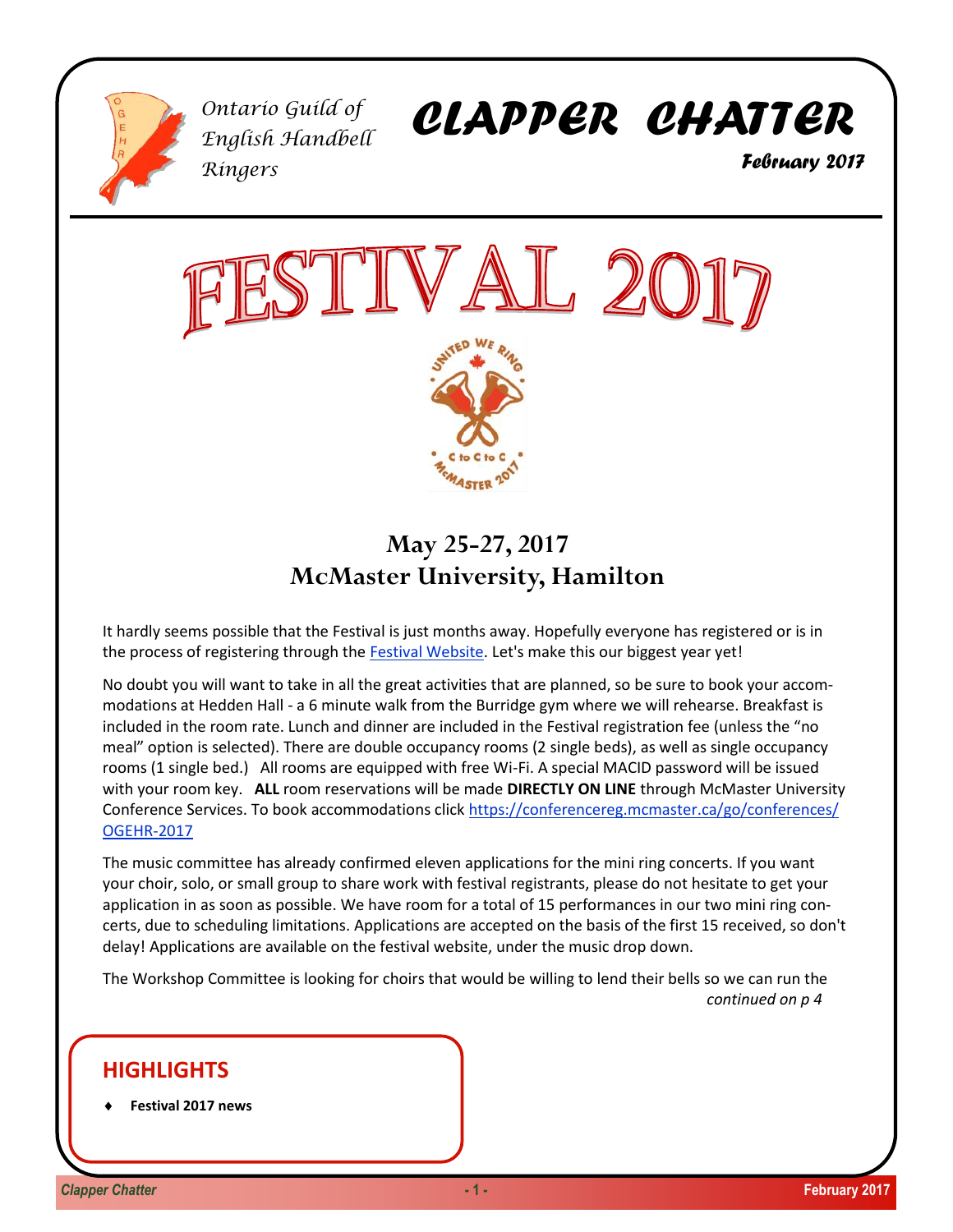# PUBLICATION INFORMATION

### **SUBMISSIONS**

Clapper Chatter welcomes your submissions. All submissions must be received by the following deadlines: September 30 (October issue), January 31 (February issue), May 31 (June issue).

### **FORMAT**

Text in Microsoft Word and high resolution colour photos in .jpg format are preferred.

## **REPRINT PERMISSION**

All material in this publication is copyrighted and may not be duplicated or reprinted without advance written permission.

### **DISCLAIMER**

The views expressed in Clapper Chatter are not necessarily those of the Ontario Guild of English Handbell Ringers, nor does the appearance of products or services in advertisements constitute an endorsement by OGEHR.

## **ADVERTISING**

Ad sizes and rates are available on request. Advertising must be submitted by the submission deadlines listed above. All final ad artwork must be saved in Adobe Acrobat PDF format. When preparing ads, use high resolution images and fonts, and set the Acrobat Preferences to embed the fonts and images at their original high resolution quality.

# **CLAPPER CHATTER EDITOR**

Please send all submissions to: Helen Coxon —Clapper Chatter Editor hcoxon@sympatico.ca 416-420-9660

# Vice-President's column ..................................3 East Area Workshops …………………………………… 5 New and Reinstated Members ………………..…… 6 OGEHR Board of Directors ……………………………. 8 Board appointed positions…………………………….. 9

## **MORE ON SUBMISSIONS**

A newsletter thrives or dies based on its content, so we need your input! Do you have a concert coming up, a review of a performance just accomplished, a significant event in the life of your bell choir, or a favourite piece of music that you would like to recommend to others? Send it in! Anything is fair game (subject to editorial review.) Accompanying photographs are encouraged, as they really liven things up.

Clapper Chatter will be published in two formats: in full colour on the website, with a link sent out via the email tree, and hard-copy in black and white mailed out to those who are not on the email list. If you are one of the latter, why not sign up for the email tree and get the full Clapper Chatter experience?

We want your feedback. Let us know what you like, or don't like, or would like to see, by emailing Helen at hcoxon@sympatico.ca

Submission deadline for the next issue: May 31, for publication June 15

A Clapper Chatter subscription is included with Individual, Honorary and Group OGEHR Memberships. Affiliate Members of OGEHR may also receive their own copy of Clapper Chatter by purchasing a subscription. To subscribe, Affiiliate Members may contact the Membership Secretary: J.-C. Coolen, 5 Naylor Lane Ajax , ON L1S 7S7, 905 683 5757, [membership@ogehr.ca](mailto:jccoolen@sympatico.ca)

Clapper Chatter is also distributed electronically via a download link sent out in the Thursday evening email digest.

# **CONTENTS**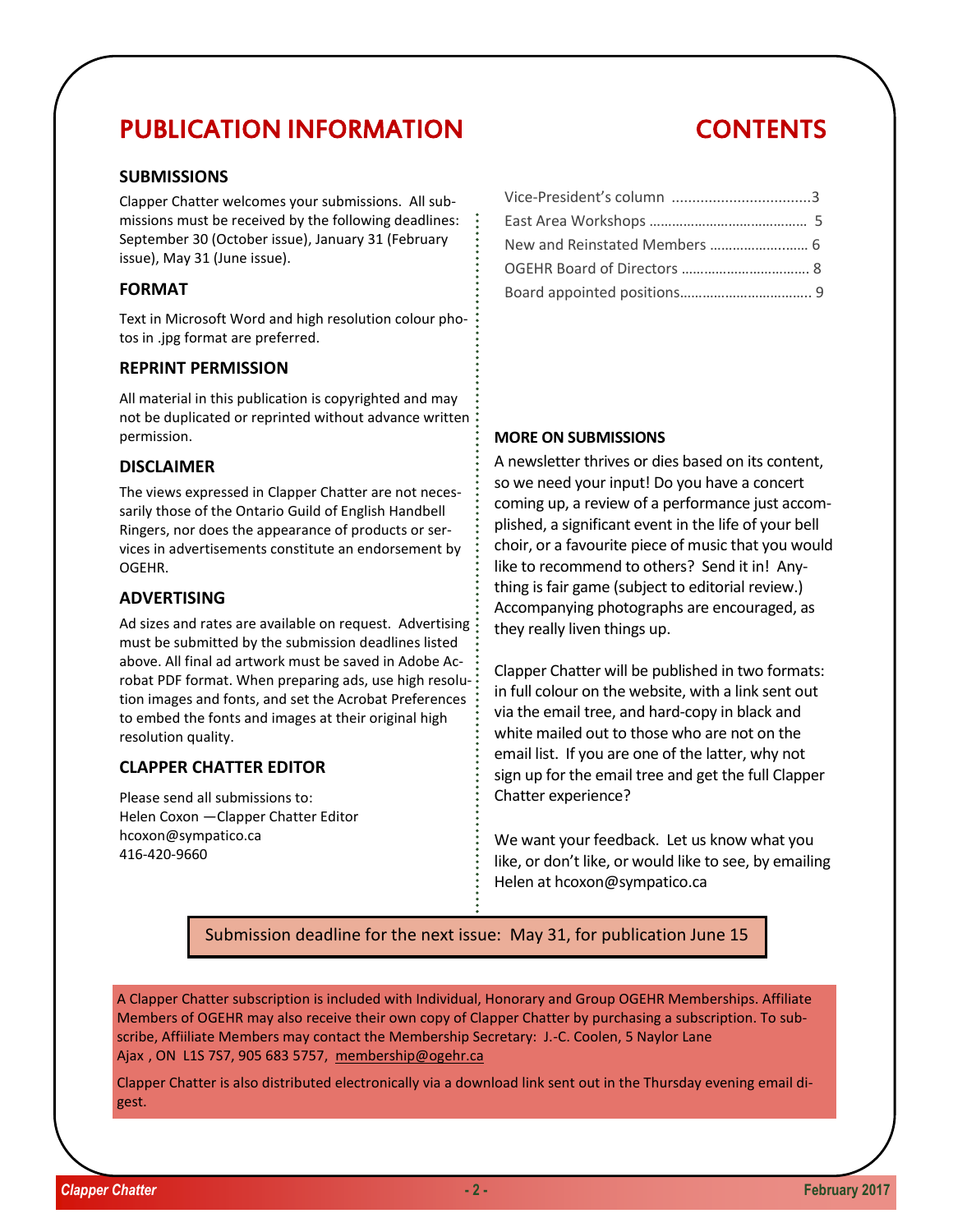# **Winter 2017—Fresh Directions for the Guild**

# J.-C. Coolen

This past October, your Board took a look back, and a look forward. We evaluated how we had grown since our last visioning in September 2010, and imagined what our next five years might look like.

We concluded that our Mission—the reason why we exist—remains clear, and unchanged:

# *We are the voice of the handbell community in Ontario, fostering growth through relationships, education and awareness.*

However, our Vision for the next five years—how we aim to achieve our mission/where we want to go during this period—has evolved. While over the past five years, we've given our primary focus to governance and handbells in education,

# *By 2021, we will foster dynamic member engagement and provide inspiring ringer and director development within the Ontario handbell community.*

To give focus to our Vision, we have identified four Strategic Directions:

- Communication (web site, Area Representatives, social media)
- Provide tangible benefits to the people of the handbell community
- Member engagement (Area development)
- Ringer and Director development (mentoring of directors/choirs/ringers)

In this work, we continue to be guided by our values of:

### *Openness • Generosity • Ethics • Honesty • Respect*

But, most deeply, we are inspired, and guided, by our new Tag Line (part of our previous Mission), which captures why we we're so passionate about our art form:

### *Experience the magic of ringing*

We invite you to experience the magic of ringing with us this year—at our exciting Festival in Hamilton this May; at our revitalized Fall Workshop (expanding to London, Ottawa and Greater Toronto Area sites this fall); in local events in each of our Areas (and know that you are wholeheartedly welcome to participate in events in Areas other than your own!); and in direct communication, with both the Guild leadership and also your fellow handbell enthusiasts.

We welcome and invite your feedback, your engagement and, most importantly, your participation, as we work together toward these goals this year. Let us know how we're meeting your needs, and how we can better support you and help us all to ring more vibrantly!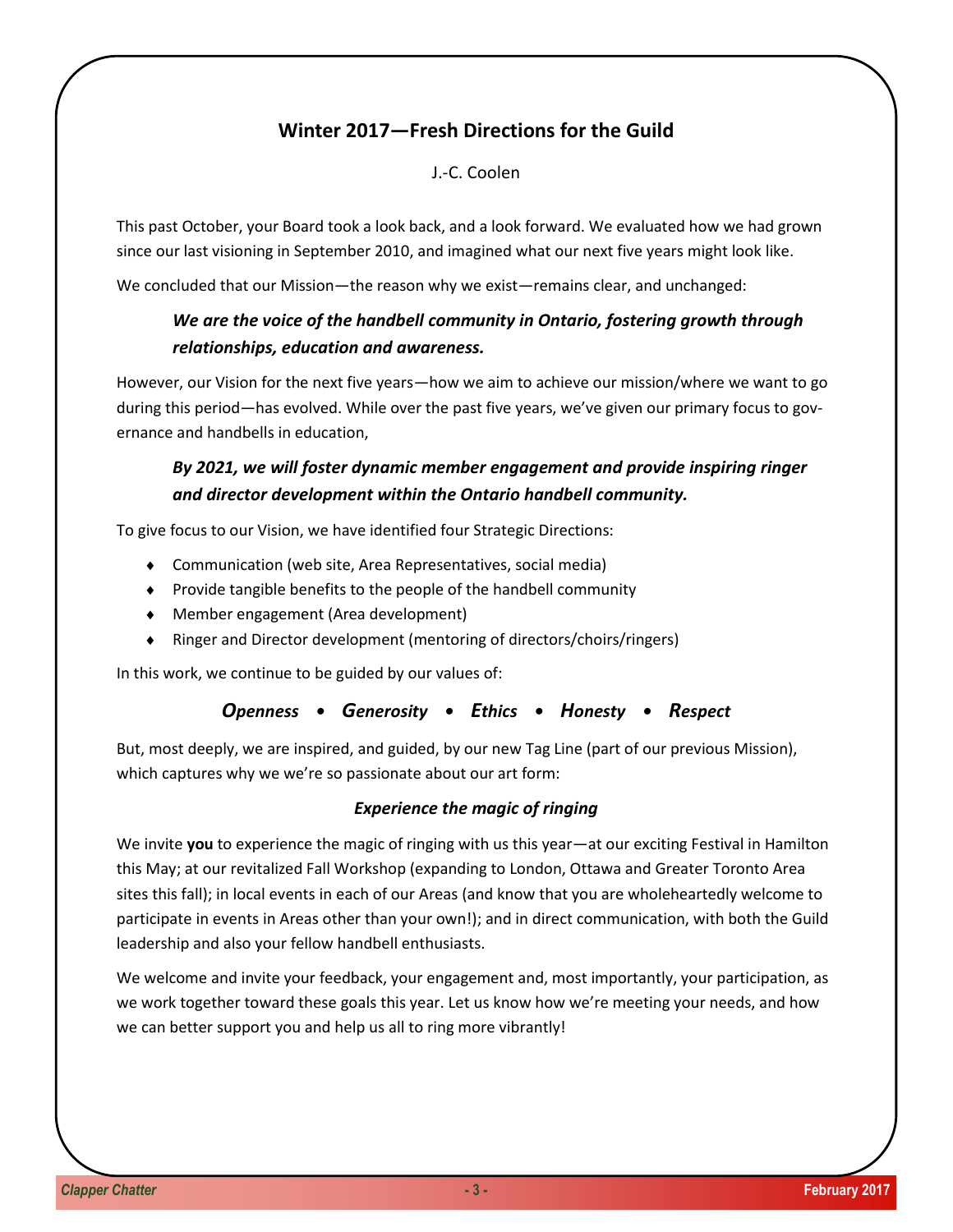## *Continued from p 1*

great workshops that are planned. If you are an "orphan" ringer or a choir unable to participate this year we would love to be able to use your bells. If this is an area in which you would be willing and able to help us out, it would be greatly appreciated. Please contact Judy King at [festivalworkshop@ogehr.ca](mailto:festivalworkshop@ogehr.ca)

We are hoping to have a wide variety of crafts for sale at our Marketplace. While we have four confirmed to date we are still looking for more vendors. Please contact Margaret Merkley at [festivalmar](mailto:festivalmarketplace@ogehr.ca)[ketplace@ogehr.ca](mailto:festivalmarketplace@ogehr.ca) if you know a vendor who might be interested in being part of our event.

For our Silent Auction, we have already received some jewellry, a leisure basket with an off white afghan etc, a wall hanging, a Winter Olympic Skating throw (thinking ahead to seeing Scott and Tessa) and a watch. Many choirs are planning to donate a basket - perhaps your choir can be one of them.

Be sure to read Michael Glasgow's notes regarding the pieces he will be conducting. If you read each one of them, you will see that he has a wonderful sense of humour and know that we are in for a wonderful ringing experience with him. On June 11, 2017, Michael's 40th birthday, he will be conducting his *Requiem* at Carnegie Hall. Wouldn't it be great if choirs could join him for this amazing event!

# *Attention all members who were participants at the IHS this past summer and are planning to attend Festival 2017 in Hamilton...*

A piece of music has been selected from the IHS repertoire which we are planning to share with our fellow OGEHR members as a mini-ring entry at Festival.

To confirm your involvement in performing this piece, please contact Barbara Neal at: [bar](mailto:barbara.neal@sympatico.ca)[bara.neal@sympatico.ca.](mailto:barbara.neal@sympatico.ca)

\*Please also include the position you rang for "*Spirit of Freedom*" from Handbell Ringers of Great Britain with Conductor Malcolm Wilson.

# *Come Ring in the Bell Tree Forest!*



This opportunity is for Guild members interested in performing as a bell tree solo/duet entry at Festival in the Mini-Ring. By participating in this \*simultaneous performance\*, you will be joining over a dozen trees confirmed to date, playing the same piece in unison!

If you have access to a bell tree or to Malmark Cymbells, why not consider joining in? The more the merrier! and the more amazing the forest and performance will be!

The piece has already been selected and can be easily ordered. Some additional copies are available for purchase as well. And, if you do not have a bell tree, there is plenty of time to beg, borrow or purchase one and rehearse in time for May 2017! .... and yes, you will have to bring your tree to Festival .  $\bullet$ 

To confirm your participation in this event, or for more information about it, please contact Cheryl McFarlane @ [oliver.mcfarlanec@gmail.com](mailto:oliver.mcfarlanec@gmail.com)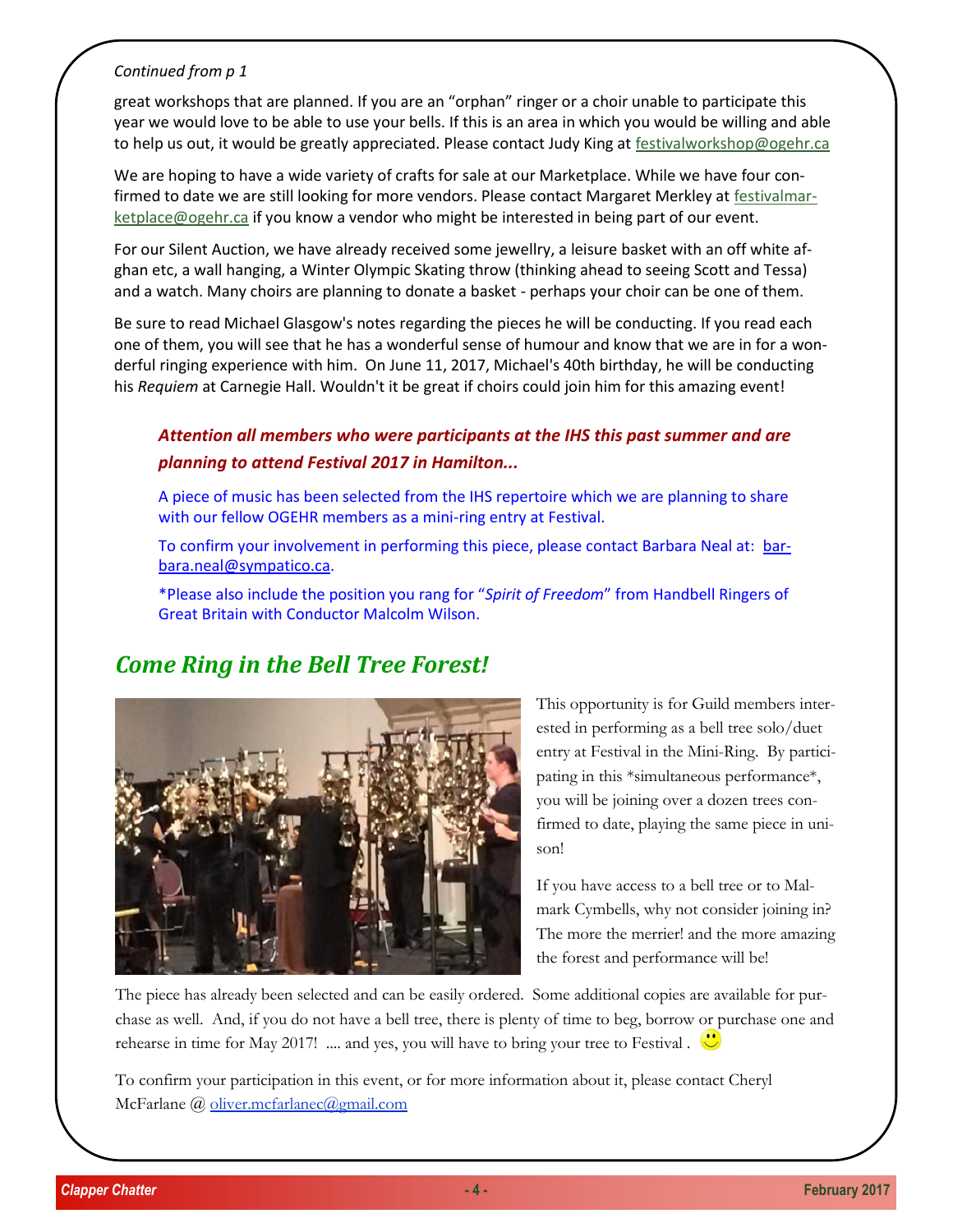# **EAST AREA WORKSHOPS—PAST AND FUTURE**

### **East Area Fall Workshop Report**

On Saturday, October 29<sup>th</sup>, about 60 ringers gathered at Trinity Presbyterian Church in Carp, on the west edge of Ottawa for an East Area Handbell Ringers Workshop. For nearly half of the group, this was their first exposure to ringing beyond their own choir.

The day began in the church's sanctuary, with a Read and Ring, using 3 selections from this year's Festival. Ringers were then able to participate in their choosing of three smaller sessions.

Midday, there was a break for lunch and socialization, while the 10 directors present met to continue their round table discussions, which have been ongoing since the last area workshop in October 2015.

When the workshop ended, ringers returned home to Perth, Arnprior, Glenburnie, Brockville, Hawkesbury, Portland and Ottawa with much enthusiasm, and maybe having learned something new. Hopefully many will return next fall.

Gail Bowes, OGEHR East Area Rep

### **Upcoming Workshop**

East Area Handbell Directors of Ontario are holding a Workshop in Carp, Ontario ( just west of Ottawa ) on Saturday April 22, 2017, with Martha Alford, Artistic Director of the Philadelphia Bronze, as Clinician.

This Workshop is open to all Handbell Directors and anyone interested in becoming a Handbell Director. I am hoping that you can post our invitation on your face book page, email tree, newsletter and website, so as many Directors as possible will know about it.

My thanks Lynn Boothroyd Chair, East Area Handbell Directors Round Table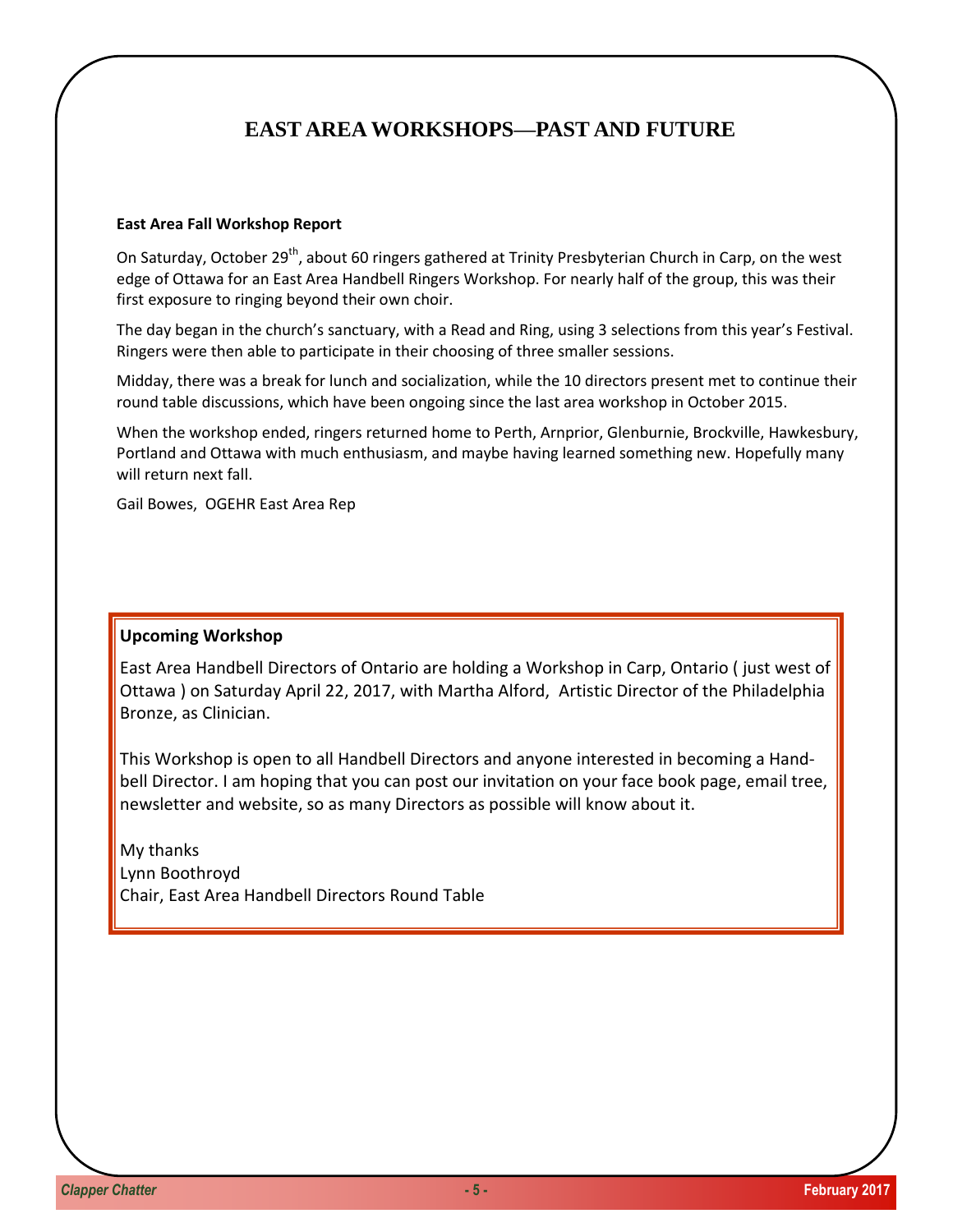# Welcome, New and Reinstated Members

We welcome new and reinstated Members of the Guild! We're glad to welcome you, or welcome you back, into the Guild family.

We encourage all Members of the Guild to reach out to the new Members in your vicinity. Welcome them personally, and offer your support, encouragement and assistance to them as they grow and develop as handbell musicians.

J.-C. Coolen OGEHR Membership Secretary

# **New Member**

### *Individual*

### *South*

Lynn Loftus (Pulaski VA)

### *Affiliate*

### *East*

- **Glenburnie United Church (Glenburnie ON)** Karen Boese (Glenburnie ON)
- **St. Andrew's Presbyterian Church (Ottawa ON)** Chun-hui (Grace) Cho (Ottawa ON) Maila Gray (Ottawa ON) Sylvia Shiau (Ottawa ON)
- **St. Lambert United Church (Saint-Lambert QC)** Judith Schurman (Saint-Lambert QC)
- **St. Paul's United Church (Perth ON)** Julie Andrews (Perth ON)
- **Trinity Presbyterian Church (Carp ON)** Deana Kosabek-Anderson (Carp ON)

### *Central*

### **St. John's York Mills Anglican Church (Toronto ON)**

Kelly Cholvat (Toronto ON) Zack Goodman (Toronto ON) Nicolas Martino (Toronto ON) Thomas McDonald (Toronto ON) Grace Oliver (Thornhill ON) Charlotte Quinn (Toronto ON)

### *Central West*

# **Westminster United Church - United 2 Ring**

Rick Wilson (Mississauga ON)

# *South*

**St. Paul's United Church (Dundas ON)** Dorothy Haartman (Hamilton ON)

**Trinity United Church (Grimsby ON)** Liz Betts (Grimsby ON)

**Wellington Square United Church (Burlington ON)**

Eileen Burns (Cambridge ON) John McKenzie (Burlington ON)

## *West*

**Colborne Street United Church (London ON)** Nancy Wren (London ON)

**First-St. Andrew's United Church (London ON)** Susan Knutson (Strathroy ON)

# **Oakridge Presbyterian Church (London ON)**

Doris McKinley (London ON) Jolyon Mitchell (London ON) Sylvia Mitchell (London ON)

#### **St. Marys Presbyterian Church (St. Marys ON)**

Brenda Cousins (St Marys ON) Lily Darling (St Marys ON) Lorraine McDonald (St Marys ON)

### **Wesley-Knox United Church (London ON)** Wendy Eaman (Delaware ON) Georgina Galba (London ON)

### *North East*

### **Alliston Golden Bells, Inc. (Alliston ON)**

Myrna Corbett (Alliston ON) Emma Den Haan (Alliston ON) Joan Den Haan (Alliston ON) Felicity Gazley (Tottenham ON)

### *North West*

**St. Dominic's Roman Catholic Church (Thunder Bay**  Cheong Lo Lee (Thunder Bay ON) Kathleen Noy (Kakabeka Falls ON)

# **Reinstatement**

### *Group*

*North East*

**Alliston Golden Bells, Inc. (Mulmur ON)**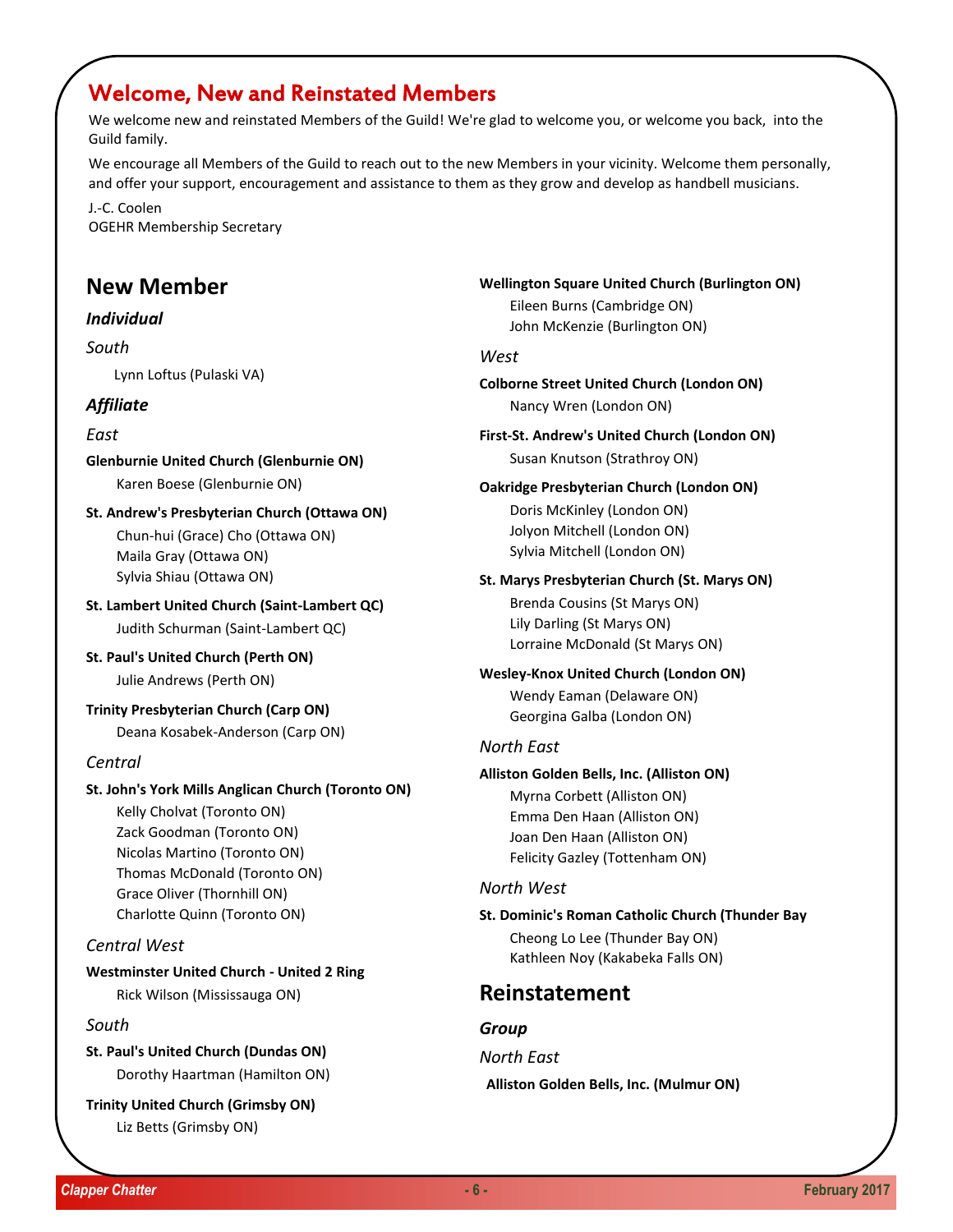# *Individual*

## *South*

 **R**ebecca McKenzie (Brantford ON)

# *Affiliate*

### *East*

### **Emmanuel United Church (Ottawa ON)**

Janice Anderson (Nepean ON) Diane Lynn Solvason (Ottawa ON) Kristine Solvason-Pastuch (Ottawa ON)

## *Central*

### **St. John's York Mills Anglican Church (Toronto ON)**

Monica Banayoty (Markham ON) Nagaty Banayoty (Markham ON) Charlotte Bent (Toronto ON) Hudson Bent (Toronto ON) Maya Charles (Toronto ON) Annie Likhachova (Toronto ON) Sean Martin (Bolton ON) John McNeish (Aurora ON) Daniel Mitchell (Toronto ON) Charlotte Polo (Toronto ON)

# *Central West*

### **Westminster United Church - United 2 Ring**

Donna Cane (Oakville ON) Judy Fricker (Toronto ON) Marilyn Hayden (Mississauga ON) Beverley Peebles (Mississauga ON) Elizabeth (Liz) Tarczy (Mississauga ON)

### *South*

### **St. Paul's United Church (Dundas ON)**

Mary Margaret Fink (Troy ON) Megan Jukes (Dundas ON) Kelly McCaughey (Dundas ON) Susan Muma (Dundas ON) Leen Tuk (Hamilton ON) Nancy Tuk (Hamilton ON) Sheelagh Wood (Dundas ON)

### **Wellington Square United Church (Burlington ON)**

Brenda Malvern (Brantford ON)

# *West*

### **Bellissima Ringers/Bells Ablaze (Ingersoll ON)**

Lynn Bickell (Dashwood ON) Jessica Cann (London ON) Kathleen Cann (London ON)  Susan Carscadden-Mifsud (Ingersoll ON) Mary Ellen Ferguson (Mount Brydges ON) Adam Guthrie (London ON) Anne Menzie (Guelph ON) Pam Stuart (Kitchener ON) Man-Yee Sun (Waterloo ON)

### **Colborne Street United Church (London ON)**

Marcia Blackwell (London ON) Margaret Campbell-Brown (London ON) Elizabeth (Beth) Firth (London ON) Mary Ann Leget (London ON) Sheila Lui (London ON) Alma Oud (London ON) Kristen Ritchie (London ON) Bonny Shawyer (London ON) Kimberley Taylor (London ON)

## *North East*

### **Alliston Golden Bells, Inc. (Alliston ON)**

Susan Den Haan (Alliston ON) Joyce Gray (Alliston ON) Linda Jenetti (Mulmur ON) Jennifer Malcolm (Palgrave ON) Donna Newell (Alliston ON) Barbara Walker (Beeton ON)

### **Bracebridge United Church (Bracebridge ON)**

Thelma Marrin (Bracebridge ON) Martha Wood (Bracebridge ON)

### **Kampana Bells (Sudbury ON)**

Tannys Laughren (Sudbury ON) Anne Pile (Sudbury ON)

# *Org'n Flat Fee (Aff)*

# *West*

**Bellissima Ringers/Bells Ablaze (Ingersoll ON)**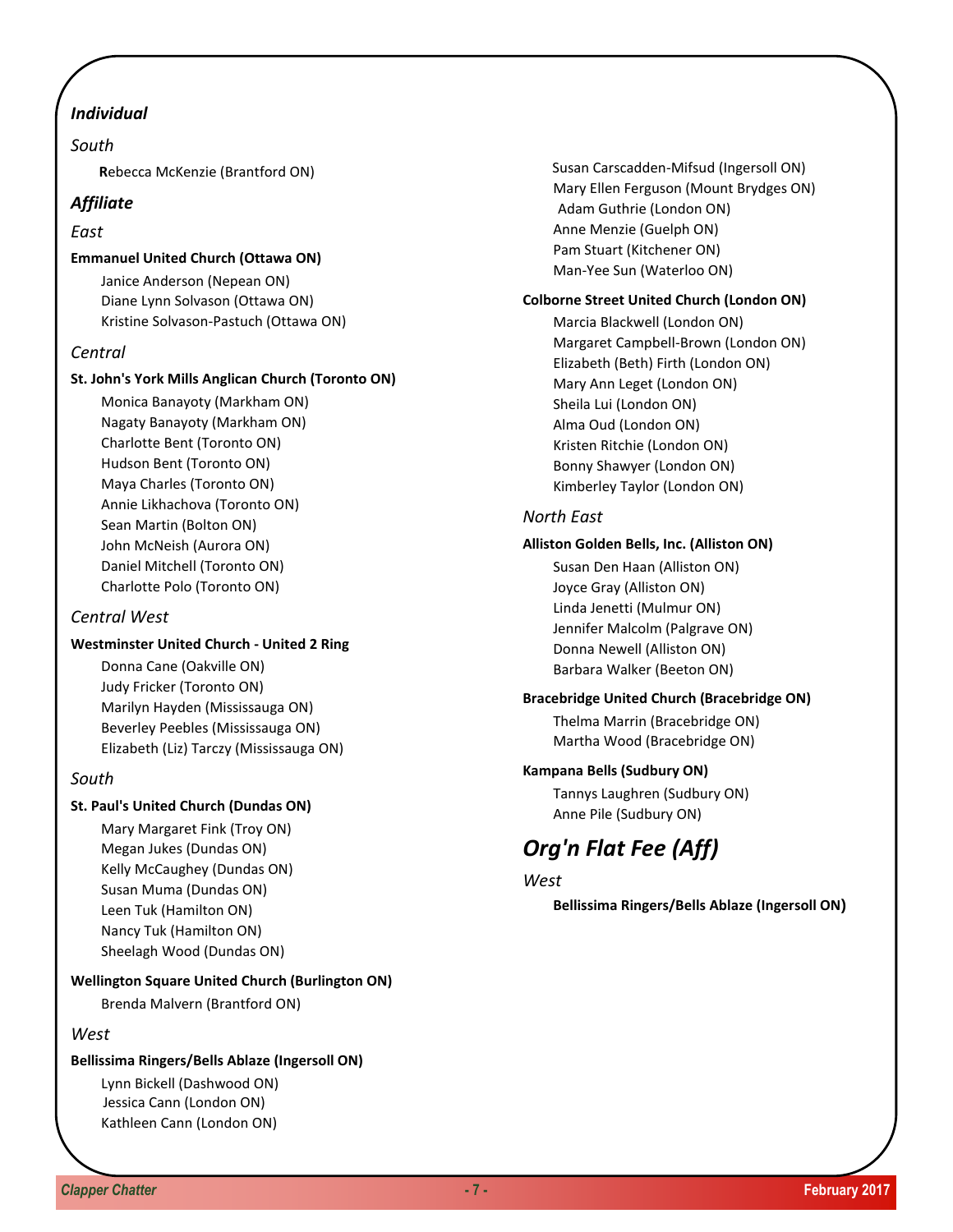| <b>OGEHR Board of Directors</b><br>Data as of February 12, 2017                                                                                                                                |                                                    |                                                      |
|------------------------------------------------------------------------------------------------------------------------------------------------------------------------------------------------|----------------------------------------------------|------------------------------------------------------|
| Directors (Year of Term Expiry*)<br>Officer Position(s)<br><i>*Terms expire at the adjournment of the Annual Meeting</i><br>Committee Chairships; Guild Representatives to external committees |                                                    |                                                      |
| <b>President Directors</b>                                                                                                                                                                     |                                                    |                                                      |
| $\le$ vacant>> ('17)<br>President<br>Chair: Board; Handbell Guilds of Canada Voting Representative                                                                                             |                                                    |                                                      |
| J.-C. Coolen ('17)<br>Vice-President; Membership Secretary<br>Chair: Honorary Membership; Handbell Guilds of Canada Non-voting Representative                                                  | $(905) 683 - 5757$<br>jccoolen@sympatico.ca        | 5 Naylor Lane<br>Ajax, ON L1S7S7                     |
| $\le$ vacant>> ('17)<br><b>Past President</b>                                                                                                                                                  |                                                    |                                                      |
| <b>Directors</b>                                                                                                                                                                               |                                                    |                                                      |
| Barbara Neal ('17)<br>Corresponding and Recording Secretary<br>Handbell Guilds of Canada Additional Representative                                                                             | (905) 812-8253<br>barbara.neal@sympatico.ca        | 74-5480 Glen Erin Drive<br>Mississauga, ON L5M 5R3   |
| Laurie Karasmanis ('18)<br><b>Treasurer</b>                                                                                                                                                    | (905) 785-7800<br>laurie.karasmanis@gmail.com      | 7346 Black Walnut Trail<br>Mississauga, ON L5N 7M1   |
| Jennifer Bell ('17)                                                                                                                                                                            | (647) 407-7041<br>jennifer.bell@alumni.utoronto.ca | 524-628 Fleet Street<br>Toronto, ON M5V 1A8          |
| Janis Cowie ('17)                                                                                                                                                                              | (905) 891-1650                                     | 1406 Saginaw Crescent                                |
| Chair: Communications, 2019 Festival                                                                                                                                                           | jlcowie@rogers.com                                 | Mississauga, ON L5H 1X5                              |
| Terry Head ('19)<br>Chair: Programs, Fall Workshop                                                                                                                                             | (519) 476-2077<br>terryhead42@gmail.com            | 1903-433 King Street<br>London, ON N6B 3P3           |
| <b>Shirley Jemmett ('19)</b>                                                                                                                                                                   | (519) 942-8675                                     | 20221 Main Street                                    |
| Chair: Education                                                                                                                                                                               | sjemmettringon@gmail.com                           | Caledon, ON L7K 1R4                                  |
| <b>Margaret Merkley ('19)</b><br>Chair: 2017 Festival; Vice-Chair: Nominating                                                                                                                  | (613) 532-8490<br>margandpetermerkley@gmail.com    | 53 Shieling Crescent<br>Kingston, ON K7M 4M7         |
| Linda Wilson ('18)                                                                                                                                                                             | (647) 808-1057<br>lindawilson99@gmail.com          | <b>19 Colonial Avenue</b><br>Scarborough, ON M1M 2C3 |
| Chair: Governance                                                                                                                                                                              |                                                    |                                                      |
| $\langle \text{vacant} \rangle$ ('18)                                                                                                                                                          |                                                    |                                                      |

*<<to be assigned>>*

Chair: Area Representatives, Finance, Nominating, Document Retention Review, Festival Bursary Policy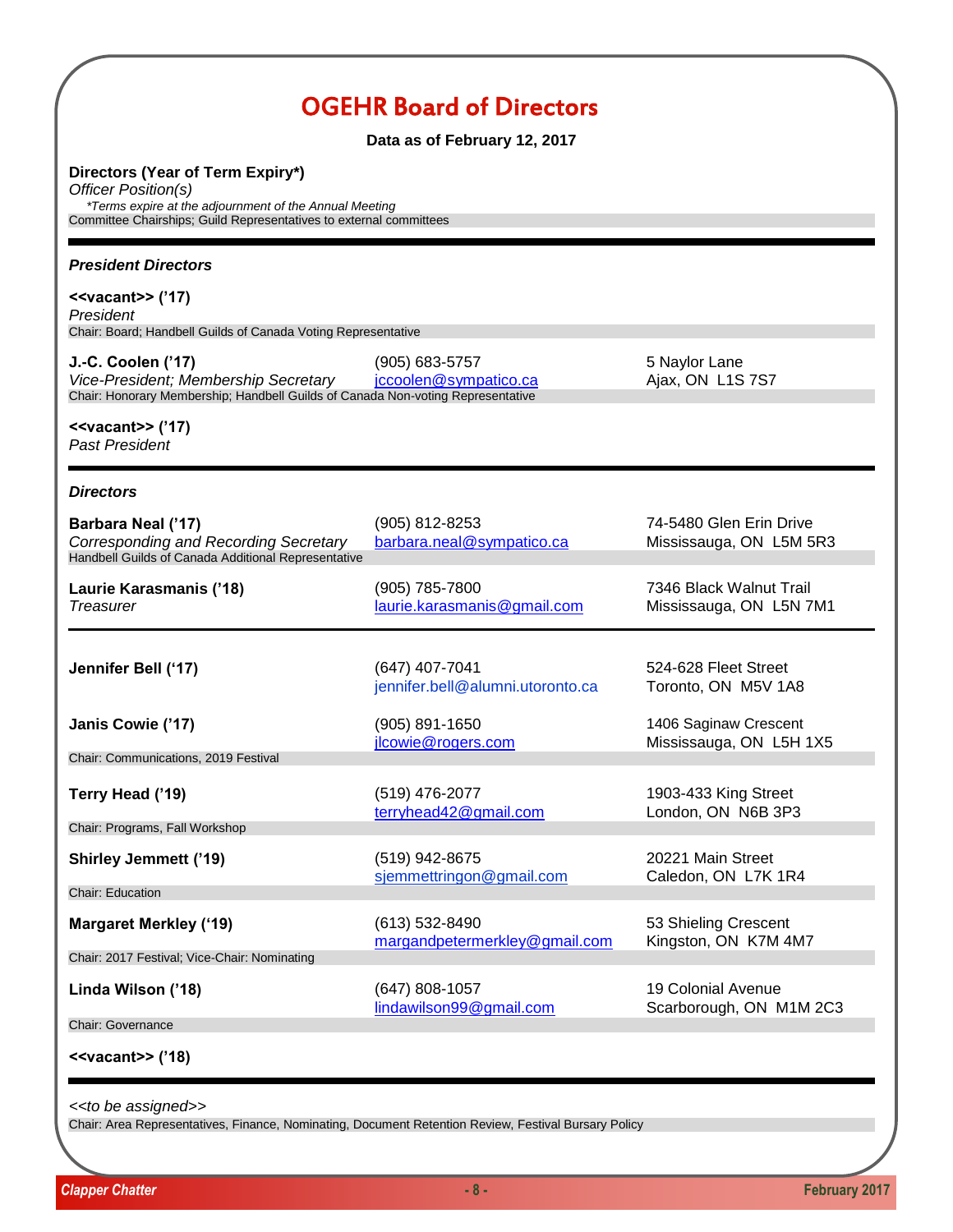# OGEHR Board-appointed Positions

#### **Data as of February 11, 2017**

#### **Name**

*Position (Year of Term Expiry\*, where applicable) \*Terms expire at the adjournment of the Annual Meeting, except as otherwise noted*

#### *Area Representatives*

**Cheryl McFarlane** 127 Bagot Street *Central East Representative ('19)* oliver.mcfarlanec@gmail.com Cobourg, ON K9A 3E9

**Sandra Thompson** (905) 473-1975 33 Mill Street

**Charles Black Charles Black** (905) 822-0711 1536 Truscott Drive *Central West Representative ('17)* black1536@rogers.com Mississauga, ON L5J 1Z4

*West Representative ('18)* jabolam@rogers.com London, ON N6K 4T9

**Shirley Reinders** (519) 538-3641 (519) 538-3641 136662 Grey Rd 12, RR 2<br> **North East Representative** ('17) **the andershirley@gmail.com** Meaford, ON N4L 1W6 *North East Representative ('17)* [reindersshirley@gmail.com](mailto:reindersshirley@gmail.com) Meaford, ON N4L 1W6

**<<vacant>>** *North West Representative ('18)*

#### *Communications*

**Barb Cogan Cogan Example 2018** (905) 785-1556 **6938 Hickling Crescent** *Social Media Coordinator ('18)* [barbcogan@hotmail.com](mailto:barbcogan@hotmail.com) Mississauga, ON L5N 5A9

**Helen Coxon Example 2018 Helen Coxon 61 Wheatfield Road** 

### *Education*

#### *Fall Workshop*

**Lynne Current** (613) 833-1842 2293 Wilhaven Drive *Fall Workshop Coordinator (2018-11-30)* [lynnecurrent@sympatico.ca](mailto:lynnecurrent@sympatico.ca) Cumberland, ON K4C 1L1

## *Festival Coordinators*

**Mary Loree** (905) 637-0105 701 George Street *2017 Festival Coordinator ('18)* mary@loree.mygbiz.com Burlington, ON L7R 2V8

*2019 Festival Coordinator ('20)* bowes125@hotmail.com Ottawa, ON K1N 8A6

**Gail Bowes** (613) 565-4972 125 Blackburn Avenue *East Representative ('17)* bowes125@hotmail.com Ottawa, ON K1N 8A6

**Kathleen King Martin** (519) 742-1215 **18 Westmeadow Drive** *South Representative ('19)* [kathleenkingmartin@hotmail.com](mailto:kathleenkingmartin@hotmail.com) Kitchener, ON N2N 3J8

**Central Representative ('18)** st1975@rogers.com Mount Albert, ON L0G 1M0

**Joan Bolam** (519) 473-7887 32-681 Commissioners Road

**Man-Yee Sun** 267 Mary Street (519) 722-1301 267 Mary Street *Email Coordinator ('17)* manyee.sun@gmail.com Waterloo, ON N2J 1S5

**Webmaster ('17)** [boltebab@gmail.com](mailto:boltebab@gmail.com) Perth, ON K7H 1B8

*Newsletter Editor ('18)* hcoxon@sympatico.ca Etobicoke, ON M8V 2P5

**Barbara Bolte** (613) 264-1131 59 Beckwith Street East

**Gail Bowes** (613) 565-4972 125 Blackburn Avenue